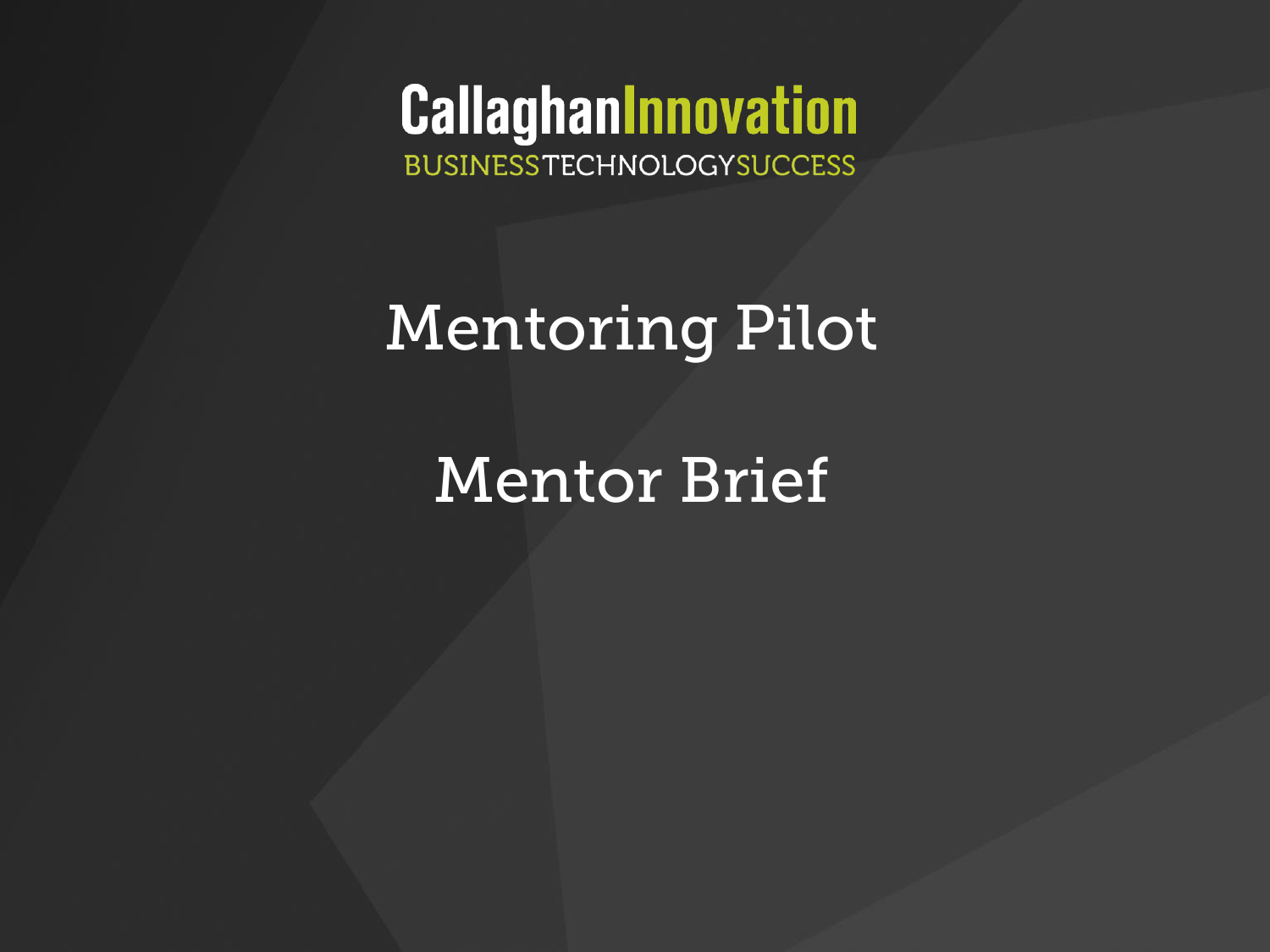## The Why

- At Callaghan Innovation people are critical to our success
- The Women in Leadership Network is a network designed to support development and build leadership capabilities, form connections with peers and bring about positive change at Callaghan Innovation
- Mentors can help! Behind every successful person is a mentor who has helped them along the way
	- You get out what you put in. Through mentoring others you are creating self knowledge and self direction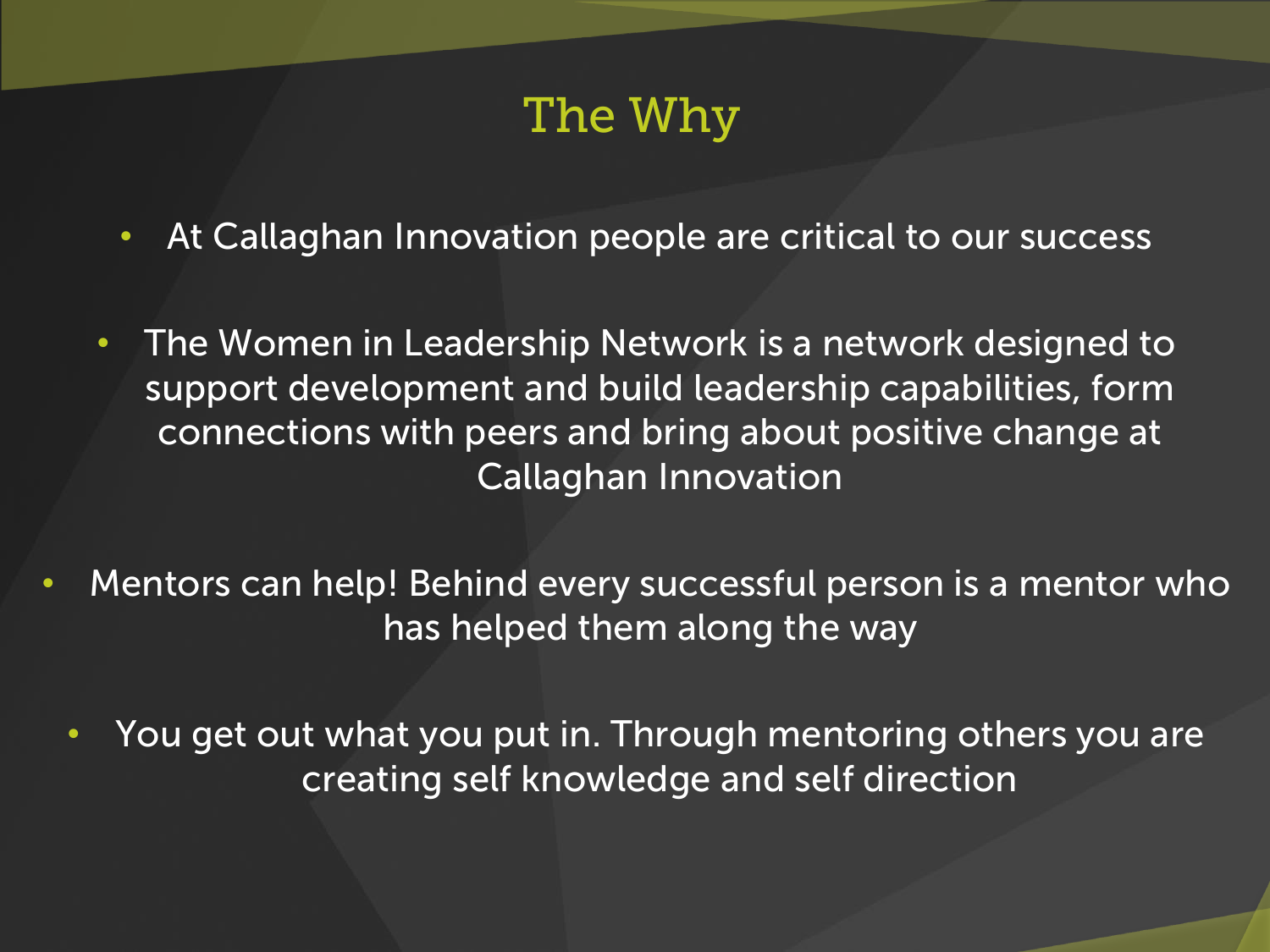### The Mentor/Mentee Relationship

- Mentoring is a great personal development tool to help people progress their careers, to gain confidence and leadership skills
- It is a partnership between two people generally working in a similar field but has no reporting requirements
- The partnership sits outside the organisational structure and does not replace the relationship with the mentee's line manager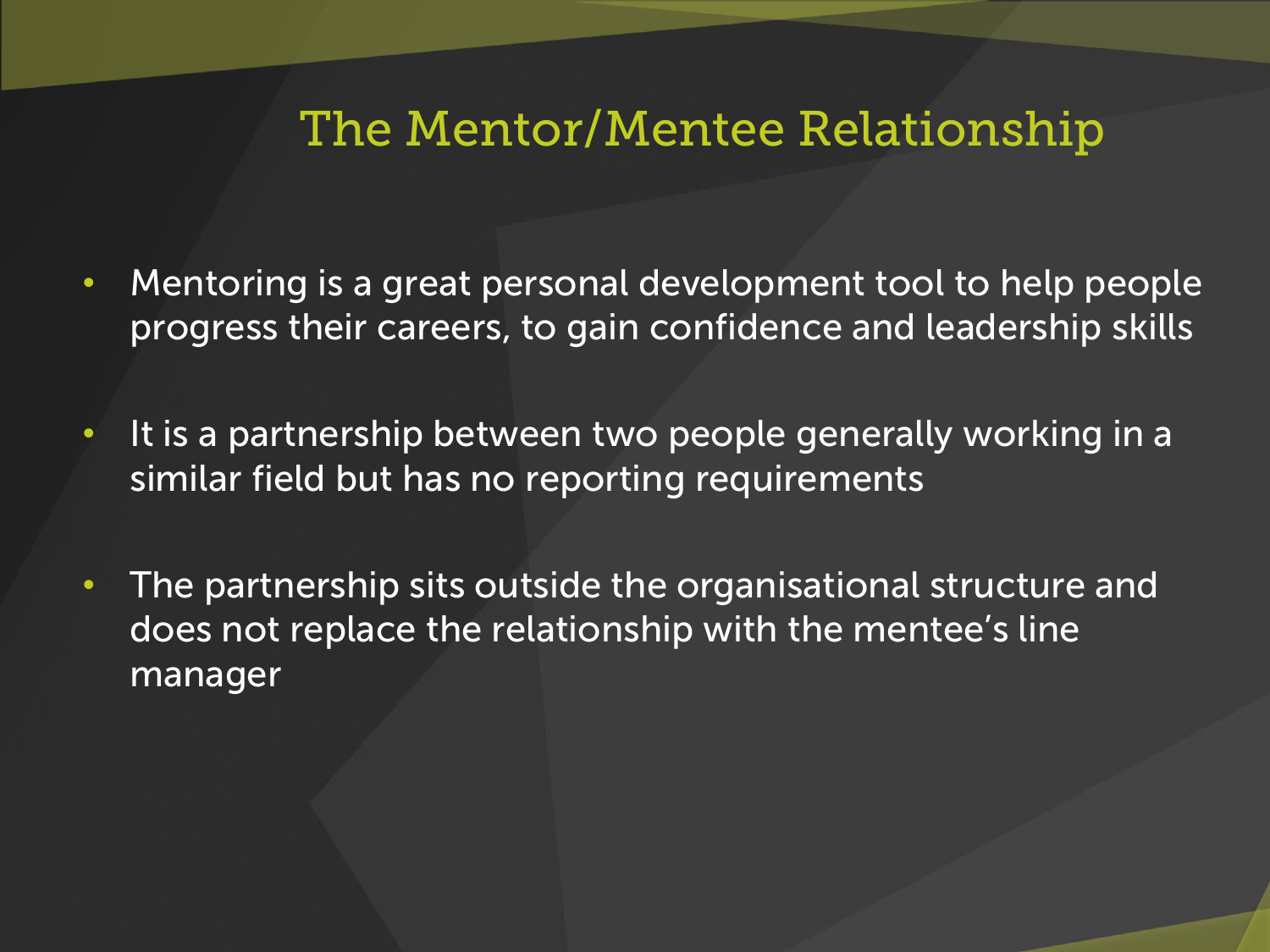# Mentoring Compared with Coaching

| <b>Mentoring</b>                                                                                                   | <b>Coaching</b>                                                        |
|--------------------------------------------------------------------------------------------------------------------|------------------------------------------------------------------------|
| Mentoring is about the expertise and<br>wisdom of the mentor                                                       | Coaching is about the expertise and<br>wisdom of the mentee            |
| Mentors are usually experienced<br>professionals with broad knowledge of<br>the organisation, policies and culture | A coach can be anyone $-$ a peer, boss<br>or direct report             |
| Mentors guide and teach mentees                                                                                    | Coaching is supporting the mentee to<br>explore and develop themselves |
| Mentors generally provide lots of<br>advice and opinions about strategies                                          | Coaching is about evoking answers<br>from the individual               |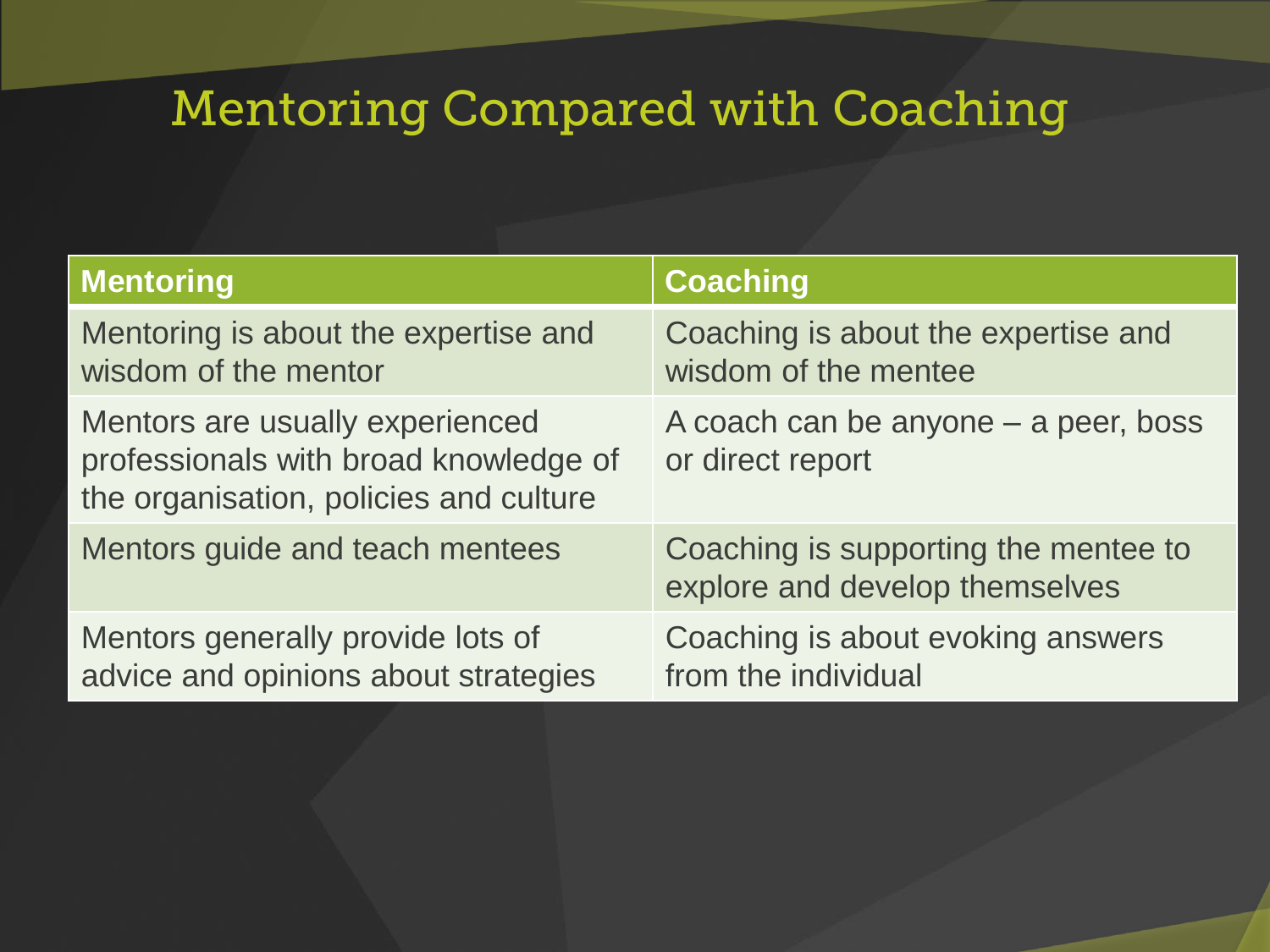### Mentoring at Callaghan Innovation

- To support early-mid stage career
- We currently have 20 mentors and 18 mentees
- **There is a skill focus and a career focus**

#### 3-6 Month Programme

- $>$  Time commitment 1 hour a fortnight as minimum
- ˃ Theme each session so you have a focus (agree these in advance with your mentee  $-$  but be flexible to change)
- ˃ Conversation prompts available from WLN e.g. what do people see as your strengths? What do you see as your strengths?
- ˃ Follow up after each session, set aside time to reflect and plan the next session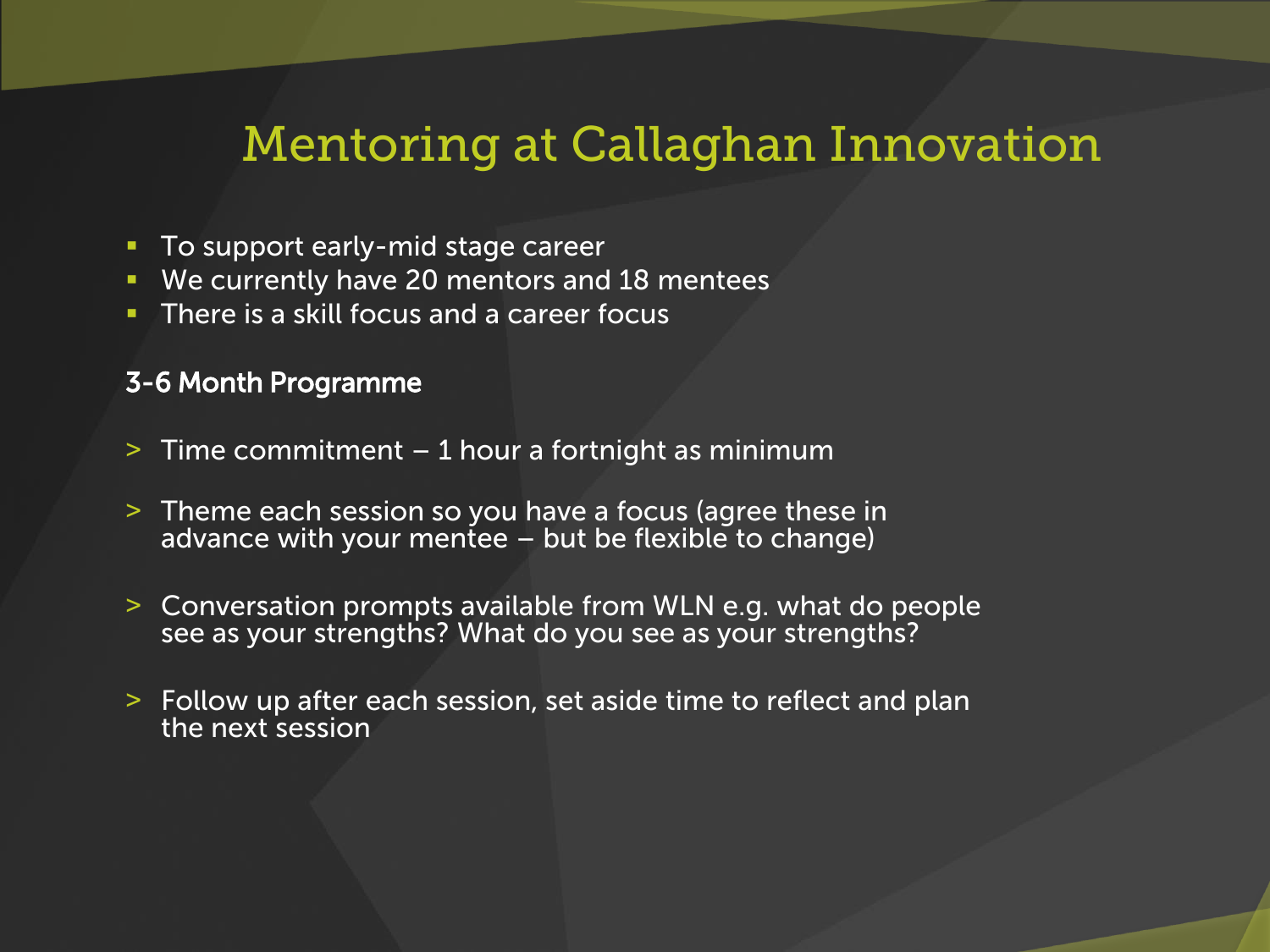### Example Areas of Focus

- ˃ People Leadership
- ˃ Technical Leadership
- ˃ Project Management
- ˃ Career Planning
- ˃ Negotiation
- > Advocating for L&D Opportunities
- ˃ Advocacy for Promotion
- ˃ Personal Brand who you are in the market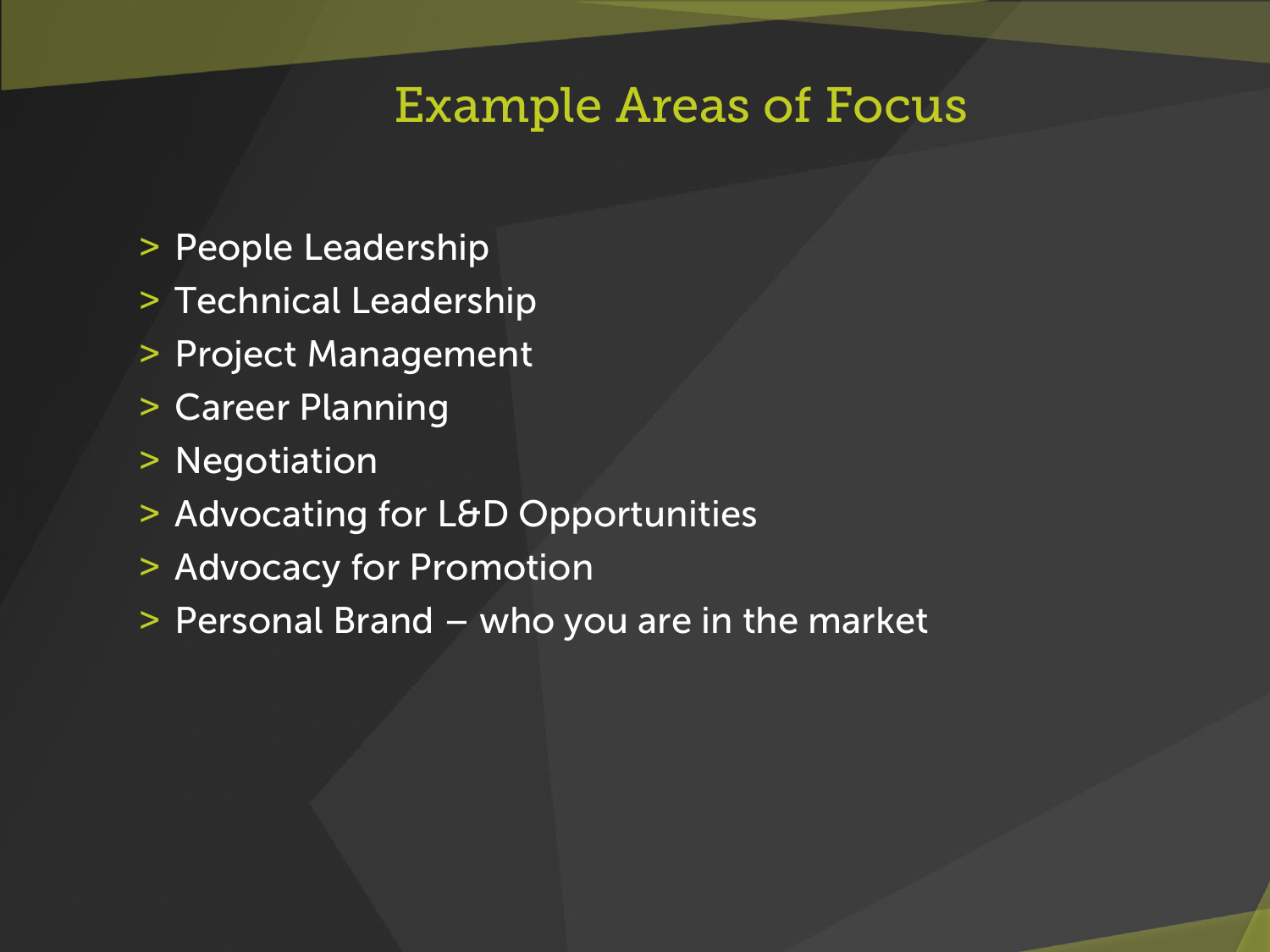## Next Steps

˃ Contact your mentee and introduce yourself

˃ Set up first meeting

#### ˃ At the first session

- ˃ Set expectations and agree on general timing of sessions, confirm the sessions will be around an hour long but might not last this long
- ˃ Find out a little about the mentee, discuss different topics mentee is interested in focusing on
- ˃ Provide context that the mentoring is developmental in nature and positive
- ˃ Emphasize that it will be confidential and non-judgmental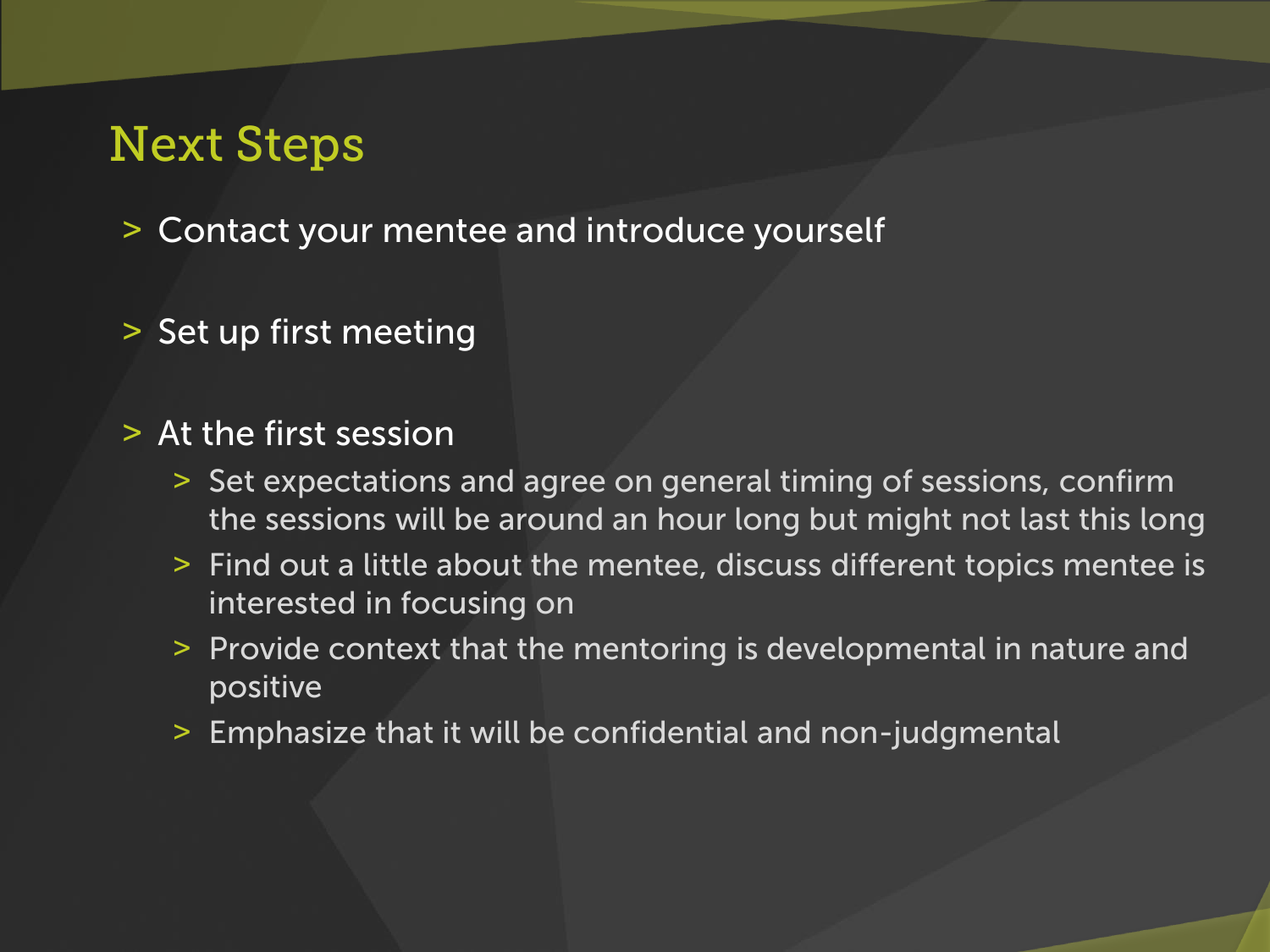## Things to keep in mind

- ˃ Mentees might disclose concerning information or refer to inappropriate behaviour
- ˃ Become familiar with the State Sector Commission Code of **Conduct**
- ˃ If you perceive a breach refer to Trent or Amanda who will follow up with People and Capability through the appropriate complaint/personal grievance process
- $>$  You are not a counsellor  $-$  if you feel the person needs counselling refer them to EAP
- $\geq$  You are not a surrogate manager  $-$  be clear that while you can help with advice around 'managing up' it is not appropriate for you to take the place of their manager in any way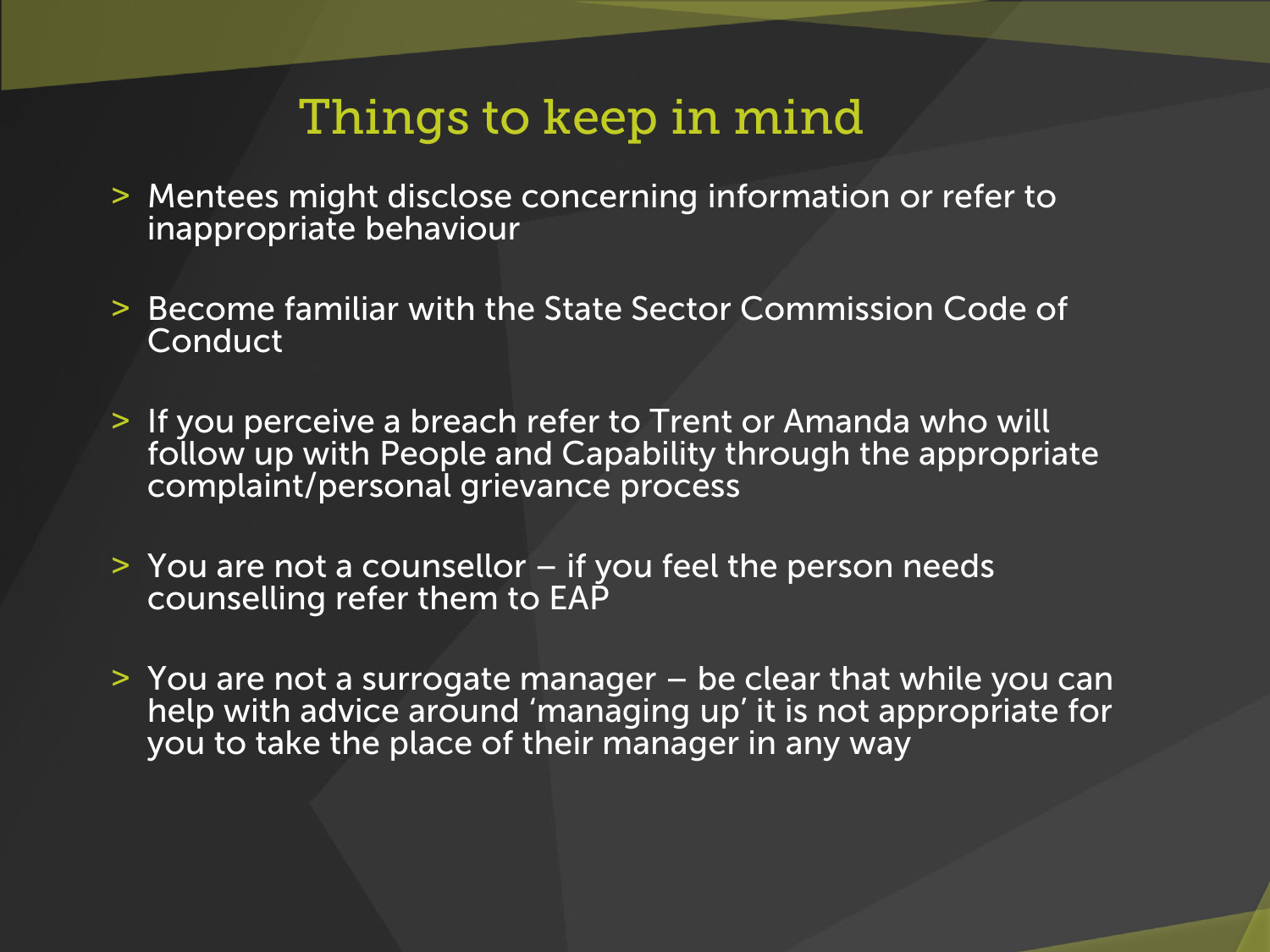

### **STANDARDS OF INTEGRITY & CONDUC** A code of conduct issued by the State Services Commissioner

under the State Sector Act 1988, section 57

#### **WE MUST BE FAIR, IMPARTIAL, RESPONSIBLE & TRUSTWORTHY**

#### だそまずそはだだい

The State Services is made up of many organisations with powers to carry out the work of New Zealand's democratically elected governments.

Whether we work in a department or in a Crown entity, we must act with a spirit of service to the community and meet the same high standards of integrity and conduct in everything we do.

We must comply with the standards of integrity and conduct set out in this code. As part of complying with this code, our organisations must maintain policies and procedures that are consistent with it.

For further information see www.ssc.govt.nz/code

newzealand.govt.nz

#### **FAIR** We must:

- treat everyone fairly and with respect
- be professional and responsive
- work to make government services accessible and effective
- strive to make a difference to the well-being of New Zealand and all its people.

#### **IMPARTIAL**

We must:

- maintain the political neutrality required to enable us to work with current and future governments
- carry out the functions of our organisation, unaffected by our personal beliefs
- support our organisation to provide robust and unbiased advice
- respect the authority of the government of the day.

#### **RESPONSIBLE**

We must:

- act lawfully and objectively
- use our organisation's resources carefully and only for intended purposes
- treat information with care and use it only for proper purposes
- work to improve the performance and efficiency of our organisation.

#### **TRUSTWORTHY**

We must:

- be honest
- work to the best of our abilities
- ensure our actions are not affected by our personal interests or relationships
- never misuse our position for personal gain
- decline gifts or benefits that place us under any obligation or perceived influence
- avoid any activities, work or non-work, that may harm the reputation of our organisation or of the State Services.

Published June 2007 ISBN: 978-0-478-30309-4